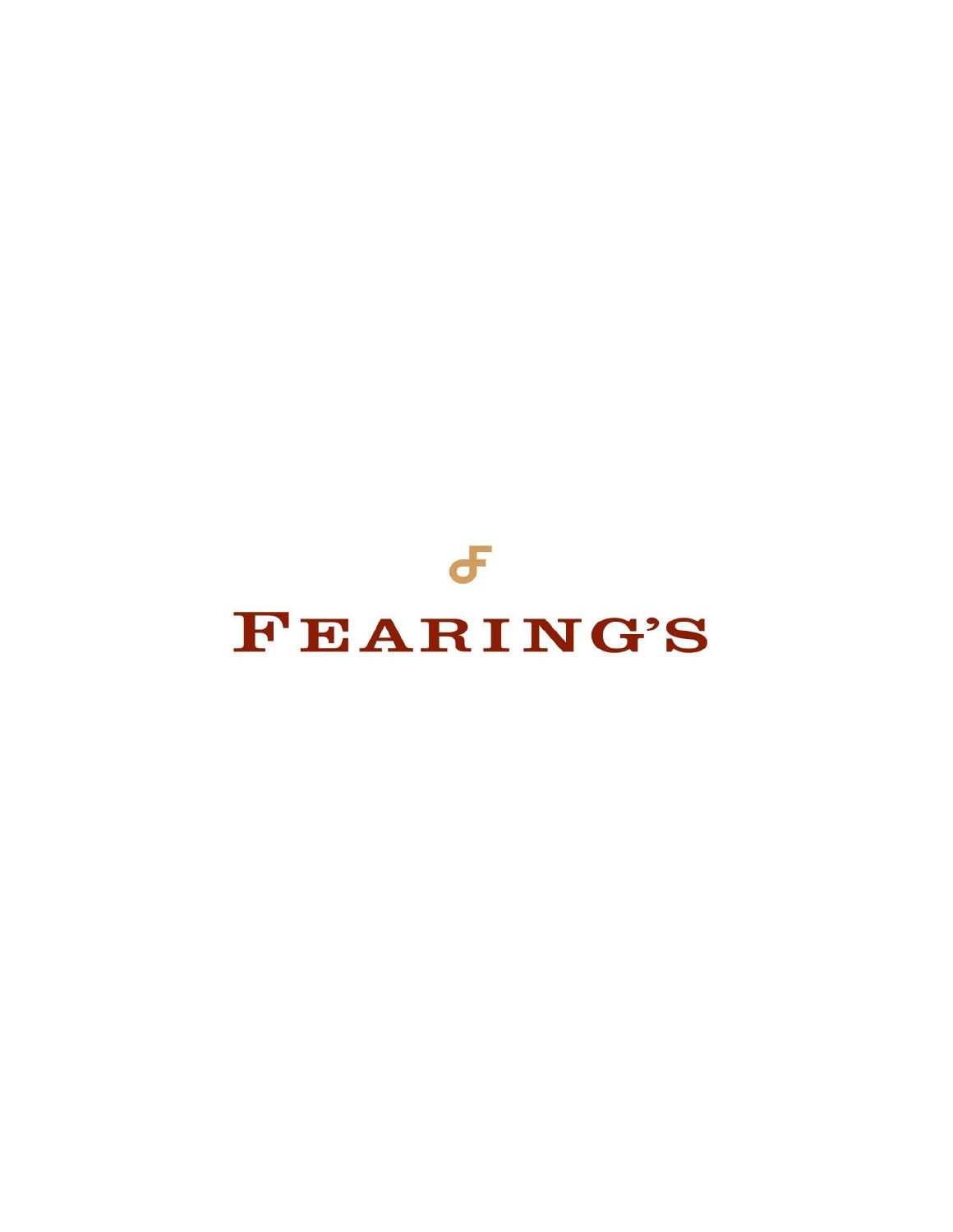# **SIGNATURE COCKTAILS**

## **Dean's Signature Margarita**

*Dean's Hand Selected Santo Reposado Tequila, Damiana Liqueur, Agave Nectar, Fresh Lime Juice , Salt Rim| 24* **The Trinity** 

*Stoli Ohranj Vodka, Grand Marnier, Fresh Lemon Juice, Orange Infused Syrup, Sugar Rim| 20* **Southern Style** 

> *Michter's Bourbon, Sorghum Syrup, Peach Bitters, Chili Bitters | 26* **ROX Star**

> *ROXOR Gin, Apple Liqueur, Grenadine, Fresh Lime Juice, Peychaud's Bitters| 20* **Jason's Mojito**

*Stoli Elite Vodka, Blackberry Mint Syrup, Fresh Lime Juice, Soda Water | 25*

# **Uptown Spring**

*Basil Hayden Dark Rye, Cinzano Sweet Vermouth, Fernet Brancamenta, Rhubarb Bitters| 34* 

## **Zumba Sandia**

*Villa One Blanco Tequila, Watermelon Liqueur, Fresh Lime Juice, Agave Nectar, Jalapeno/Serrano Tincture, Tajin Rim| 22* 

## **Diablo Daiquiri**

*Kuleana Nanea 2 Year Rum, Chili Syrup, Blood Orange Puree, Fresh Lime Juice Dash of Speakeasy Hot Sauce | 22* 

## **No Borders**

*Highl;and Park 12 year Scotch, Pedernales Tempranillo, Lillet Blanc, Italicus, Grapefruit Bitters, Tonice| 30* 

## **Bloodthirsty**

*Dean's Hand Selected Avion Anejo Tequila, Damiana,*

*and Home Made Bloody Mary Blend| 16*

### **Sunrise Sangria**

*Combination of House Made White and Red Sangria | 18*

## **Seasonal Mimosa**

*Bartender's Choice | 16*

# **LOCAL BEERS**

| Dallas Blonde                            | 10 |
|------------------------------------------|----|
| Deep Ellum Brewing Company, IPA          | 10 |
| Shiner Bock                              |    |
| \$Texas, New England Double IPA, 160z 20 |    |
| Texas Ale Project Blood Orange IPA       | 10 |
| Temptress Imperial Milk Stout            | 14 |

# **WINES BY THE GLASS**

## **Aperitifs**

| Lustau, Amontillado Sherry, Spain | 8  |
|-----------------------------------|----|
| Lustau, Oloroso Sherry, Spain     | 10 |
| Lustau, Manzanilla Sherry, Spain  | 8  |

# **Sparkling**

| Villa Sandi Prosecco, Italy         | 14 |
|-------------------------------------|----|
| Michelle Brut Rosé, Columbia Valley | 14 |
| Nicolas Feuillatte Brut, Champagne  | 22 |
| Billecart-Salmon, Champagne         | 40 |

# **White**

| NxNW Riesling, Columbia Valley        | 11 |
|---------------------------------------|----|
| Llano Estacado Moscato, Texas         | 10 |
| Pighin Pinot Grigio, Friuli           | 14 |
| Coquerel Sauvignon Blanc, Napa Valley | 15 |
| Neyers Chardonnay, Sonoma             | 16 |
| Ramey Chardonnay, Sonoma              | 20 |
| Fuedi di San Gregorio, Campania,      | 20 |
| La Scolca, Gavi dei Gavi, Piedmont    | 32 |
|                                       |    |

### **Rose**

|  | Hampton Water, Languedoc |  |
|--|--------------------------|--|
|--|--------------------------|--|

## **Red**

| Elizabeth Rose Pinot Noir, Napa Valley | 20 |
|----------------------------------------|----|
| Mendel Malbec, Argentina               | 15 |
| Peju Merlot, Napa Valley               | 18 |
| Broadside Cabernet, Paso Robles        | 15 |
| Trefethen Cabernet, Napa Valley        | 25 |
| Casa Madero Cabernet, Valle de Parras  | 32 |

## **Dessert**

| Carmes Des Rieussec, Sauternes      | 30 |
|-------------------------------------|----|
| Royal Tokaji Wine Co., Tokaji Aszu, | 25 |
| Warre's LBV Port 2004               | 12 |
| Sandeman 20-year Tawny Port         | 20 |
| Kopke 40-year Tawny Port            | 50 |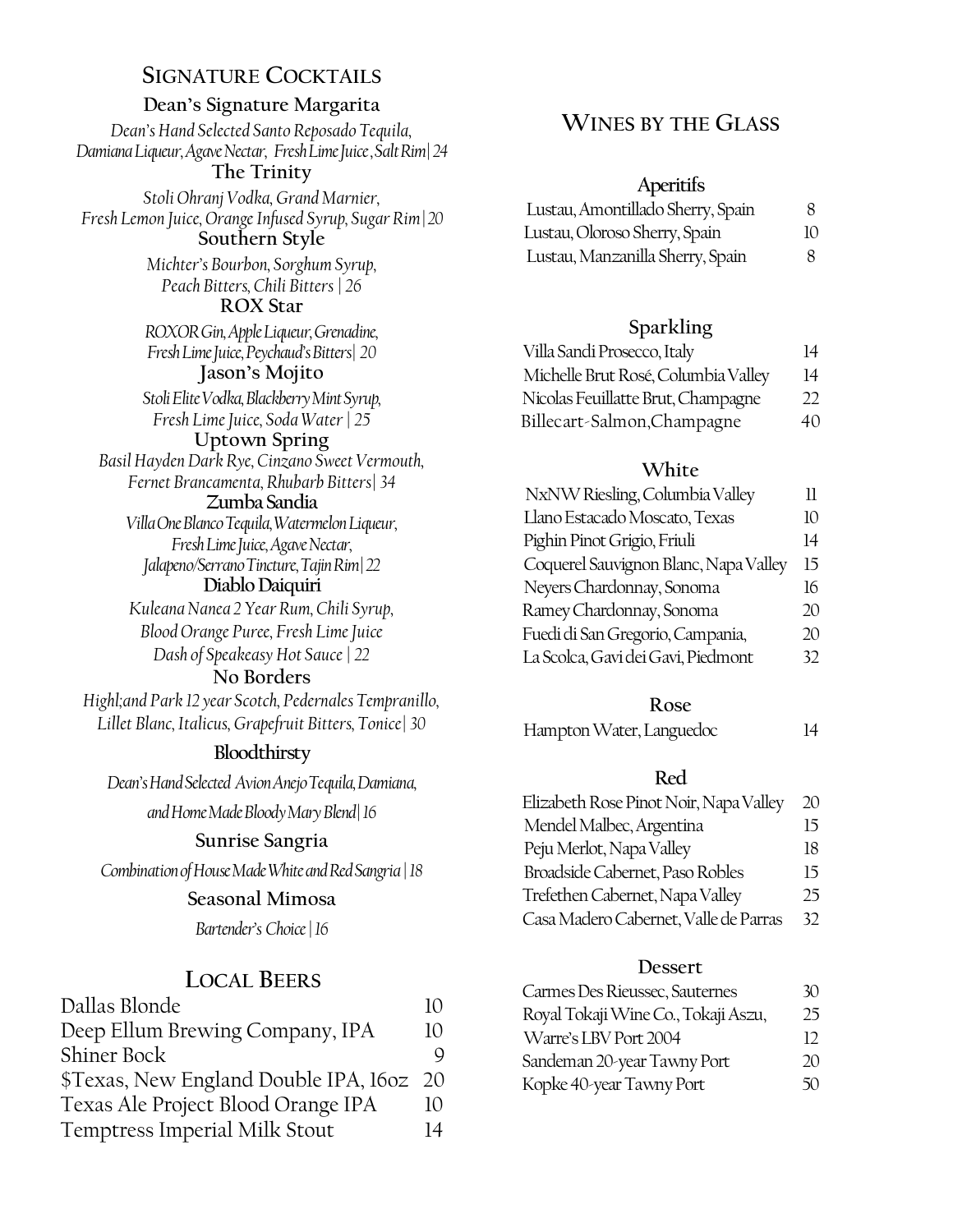# **LUNCH STARTERS**

**Dean's Tortilla Soup** with South of the Border Flavors | *16*

**Salmon/Mango Tartar with Crispy Sushi Rice Cake**  Avocado Mousse, Coconut/Ginger Dressing & House Smoked Sweet Soy | *16*

> **Barbequed Fried Gulf Oysters**  on Spinach, Bacon & Artichoke Dip | *14*

**Green Pea Falafel with Black Bean Hummus**  Greek Salad & Tzatziki | *12*

**Gulf Crab Cakes**  'Joe's Stone Crab" Mustard/Mayonnaise & Watercress Salad | *18*

# **SALADS**

**The 2121 Cobb Salad with Chicken Fried Lobster**  Crumbled Bacon, Charred Corn, Hass Avocado, Grated Farm Eggs & Smoked Chèvre Herb Dressing | 32

**Texas Heirloom Melon Salad with "A Bar N Ranch" Beef Pastrami** Feta/Mint Spread, Grilled Endive & White Balsamic Vinaigrette | *16*

**Texas Caesar Salad**  Grilled Radicchio, Baby Romaine, Pomegranate Seeds & Grana Padano Cheese | *16*

**House Salad 'Composée'** with Jeff's Profound Farm Greens, Shaved Local Vegetables, Roasted Almonds & Cultured Buttermilk Dressing | *14*

**Add Proteins to Your Salad** 

Chicken | *14* Salmon | *18* Shrimp | 16